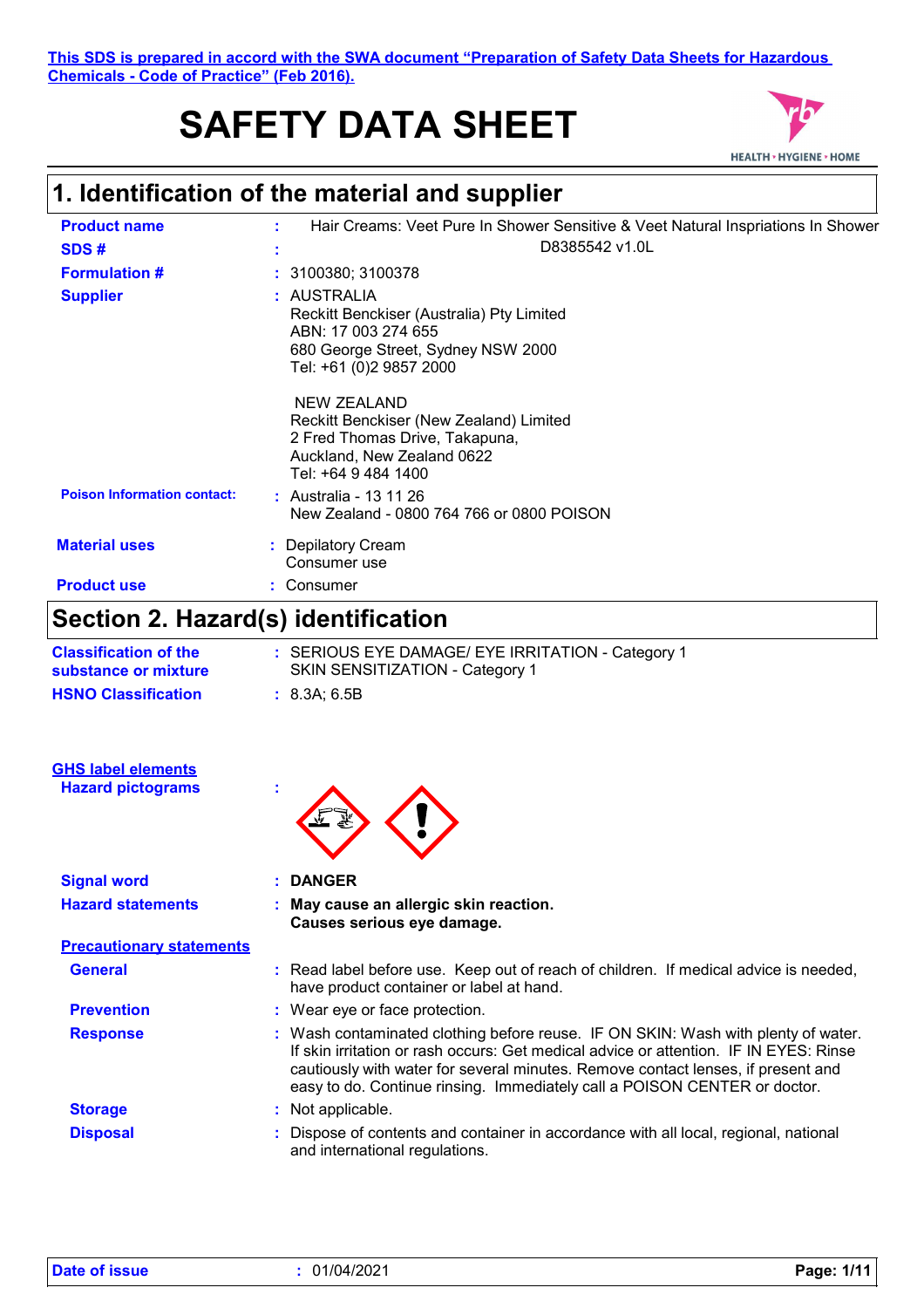### **Section 2. Hazard(s) identification**

| <b>Supplemental label</b>                              | : Safety Label Language:                                                                                                                                                                                |
|--------------------------------------------------------|---------------------------------------------------------------------------------------------------------------------------------------------------------------------------------------------------------|
| elements                                               | · Read and follow all precautions and directions before use.                                                                                                                                            |
|                                                        | · Do not exceed 6 minutes total application time.                                                                                                                                                       |
|                                                        | · Suitable for use on the legs, arms, underarms & bikini line.                                                                                                                                          |
|                                                        | · NOT SUITABLE for use on head, face, eyes, nose, ears, around the anus, genitals<br>and nipples or any other body parts.                                                                               |
|                                                        | · Do not use on varicose veins, scars, moles, spotty, broken, irritated, sunburnt skin                                                                                                                  |
|                                                        | or on skin that has had an adverse reaction to hair removal creams in the past.<br>· Always leave 72 hours between hair removal sessions.                                                               |
|                                                        | . Check with your doctor before using if you are on any medication which can affect<br>the skin, if you suffer from any skin related disorder, or if you have a condition which<br>may affect the skin. |
|                                                        | · Before every use, TEST YOUR SKIN REACTION by applying and removing the<br>product to a small part of the area you wish to treat, following the directions for use.<br>lf                              |
|                                                        | after 24 HOURS there is no adverse reaction, continue to use.                                                                                                                                           |
|                                                        | · If you experience any smarting/tingling during use, remove the product immediately<br>and rinse thoroughly with cold water. If a burning sensation persists, seek medical<br>advice.                  |
|                                                        | · Skin may be more sensitive for a short time after use, so avoid scratching.                                                                                                                           |
|                                                        | After use we recommend waiting 24 hours before using anti-perspirant, any other<br>perfumed product, using artificial tanning equipment, swimming or sunbathing.<br>· KEEP OUT OF REACH OF CHILDREN     |
|                                                        | Avoid contact with eyes. In case of contact with eyes, rinse immediately with plenty<br>of water and seek medical advice.                                                                               |
|                                                        | · Contains alkali and thioglycolate.<br>· In case of ingestion, seek medical advice immediately and show outer pack.                                                                                    |
|                                                        | · Product may cause surfaces to become slippery.                                                                                                                                                        |
|                                                        | · Avoid spillage on carpets, clothes and flooring.                                                                                                                                                      |
| <b>Additional information</b>                          | : No known significant effects or critical hazards.                                                                                                                                                     |
| <b>Recommendations</b>                                 | : No known significant effects or critical hazards.                                                                                                                                                     |
| <b>Recommendations</b>                                 | : No known significant effects or critical hazards.                                                                                                                                                     |
| Other hazards which do not<br>result in classification | : None known.                                                                                                                                                                                           |

### **Section 3. Composition and ingredient information**

**Substance/mixture :**

: Mixture

| <b>Ingredient name</b>       | $\%$ (w/w) | <b>CAS number</b> |
|------------------------------|------------|-------------------|
| Potassium Thioglycolate      | ≤10        | 34452-51-2        |
| White mineral oil, petroleum | ≤5         | 8042-47-5         |
| Slaked lime                  | ≤5         | 1305-62-0         |
| Talc                         | ו≥ ≥       | 14807-96-6        |

 **Other Non-hazardous ingredients to 100%**

**Occupational exposure limits, if available, are listed in Section 8.**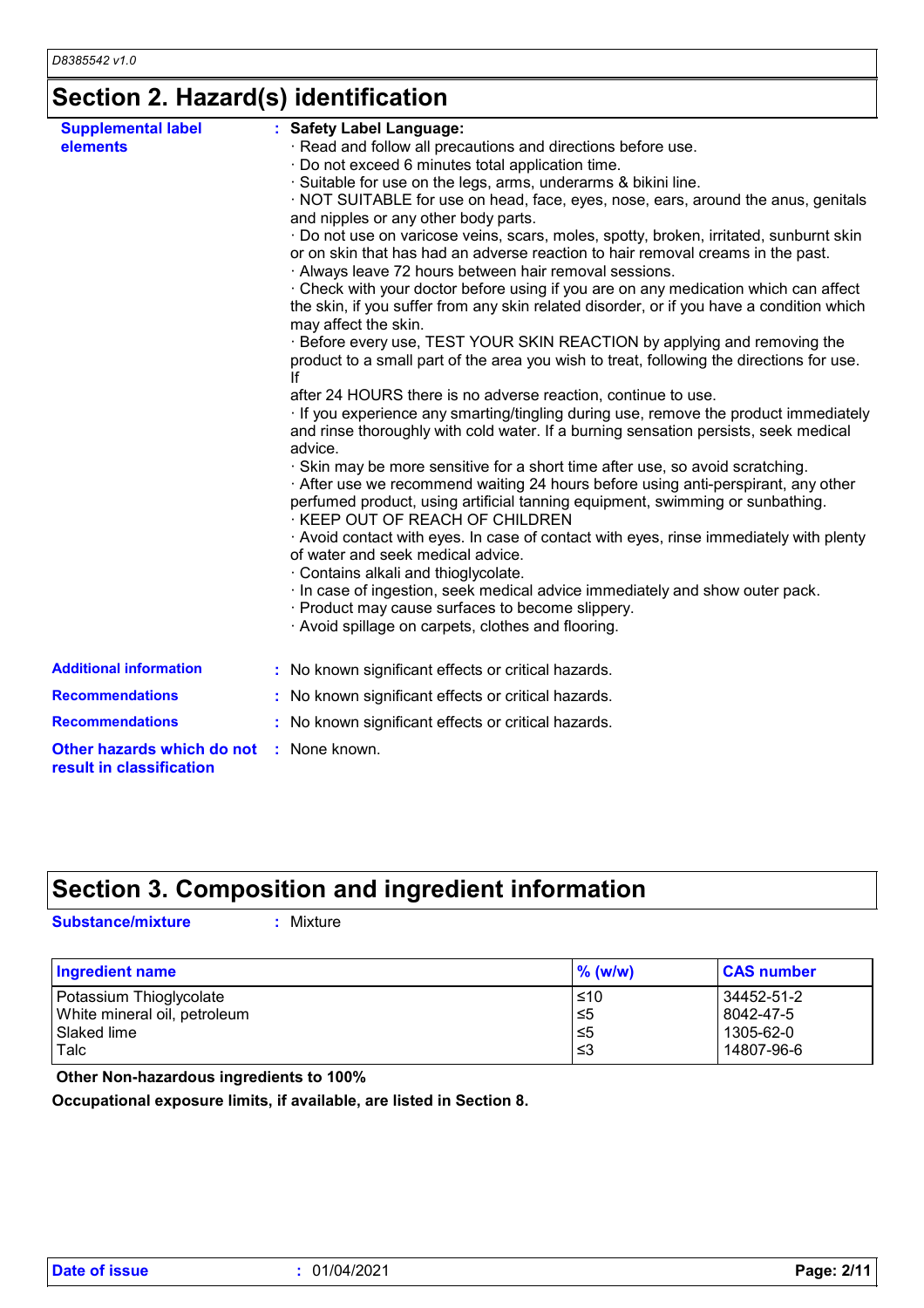# **Section 4. First aid measures**

|                     | <b>Description of necessary first aid measures</b>                                                                                                                                                                                                                                                                                                                                                                                                                                                                                                                                                                                                                                                                                                                                                                                                                                   |
|---------------------|--------------------------------------------------------------------------------------------------------------------------------------------------------------------------------------------------------------------------------------------------------------------------------------------------------------------------------------------------------------------------------------------------------------------------------------------------------------------------------------------------------------------------------------------------------------------------------------------------------------------------------------------------------------------------------------------------------------------------------------------------------------------------------------------------------------------------------------------------------------------------------------|
| <b>Eye contact</b>  | : Get medical attention immediately. Call a poison center or physician. Immediately<br>flush eyes with plenty of water, occasionally lifting the upper and lower eyelids.<br>Check for and remove any contact lenses. Continue to rinse for at least 10 minutes.<br>Chemical burns must be treated promptly by a physician.                                                                                                                                                                                                                                                                                                                                                                                                                                                                                                                                                          |
| <b>Inhalation</b>   | Get medical attention immediately. Call a poison center or physician. Remove<br>victim to fresh air and keep at rest in a position comfortable for breathing. If it is<br>suspected that fumes are still present, the rescuer should wear an appropriate mask<br>or self-contained breathing apparatus. If not breathing, if breathing is irregular or if<br>respiratory arrest occurs, provide artificial respiration or oxygen by trained personnel.<br>It may be dangerous to the person providing aid to give mouth-to-mouth<br>resuscitation. If unconscious, place in recovery position and get medical attention<br>immediately. Maintain an open airway. Loosen tight clothing such as a collar, tie,<br>belt or waistband.                                                                                                                                                  |
| <b>Skin contact</b> | : Get medical attention immediately. Call a poison center or physician. Wash with<br>plenty of soap and water. Remove contaminated clothing and shoes. Wash<br>contaminated clothing thoroughly with water before removing it, or wear gloves.<br>Continue to rinse for at least 10 minutes. Chemical burns must be treated promptly<br>by a physician. In the event of any complaints or symptoms, avoid further exposure.<br>Wash clothing before reuse. Clean shoes thoroughly before reuse.                                                                                                                                                                                                                                                                                                                                                                                      |
| <b>Ingestion</b>    | Get medical attention immediately. Call a poison center or physician. Wash out<br>mouth with water. Remove dentures if any. Remove victim to fresh air and keep at<br>rest in a position comfortable for breathing. If material has been swallowed and the<br>exposed person is conscious, give small quantities of water to drink. Stop if the<br>exposed person feels sick as vomiting may be dangerous. Do not induce vomiting<br>unless directed to do so by medical personnel. If vomiting occurs, the head should<br>be kept low so that vomit does not enter the lungs. Chemical burns must be treated<br>promptly by a physician. Never give anything by mouth to an unconscious person.<br>If unconscious, place in recovery position and get medical attention immediately.<br>Maintain an open airway. Loosen tight clothing such as a collar, tie, belt or<br>waistband. |

#### **Most important symptoms/effects, acute and delayed**

| <b>Potential acute health effects</b> |                                                                                                                                |
|---------------------------------------|--------------------------------------------------------------------------------------------------------------------------------|
| <b>Eye contact</b>                    | : Causes serious eye damage.                                                                                                   |
| <b>Inhalation</b>                     | : No known significant effects or critical hazards.                                                                            |
| <b>Skin contact</b>                   | May cause an allergic skin reaction.                                                                                           |
| <b>Ingestion</b>                      | : No known significant effects or critical hazards.                                                                            |
| Over-exposure signs/symptoms          |                                                                                                                                |
| <b>Eye contact</b>                    | : Adverse symptoms may include the following:<br>pain<br>watering<br>redness                                                   |
| <b>Inhalation</b>                     | : No specific data.                                                                                                            |
| <b>Skin contact</b>                   | : Adverse symptoms may include the following:<br>pain or irritation<br>redness<br>blistering may occur                         |
| <b>Ingestion</b>                      | Adverse symptoms may include the following:<br>stomach pains                                                                   |
|                                       | <b>Indication of immediate medical attention and special treatment needed, if necessary</b>                                    |
| <b>Notes to physician</b>             | : Treat symptomatically. Contact poison treatment specialist immediately if large<br>quantities have been ingested or inhaled. |
| <b>Specific treatments</b>            | : No specific treatment.                                                                                                       |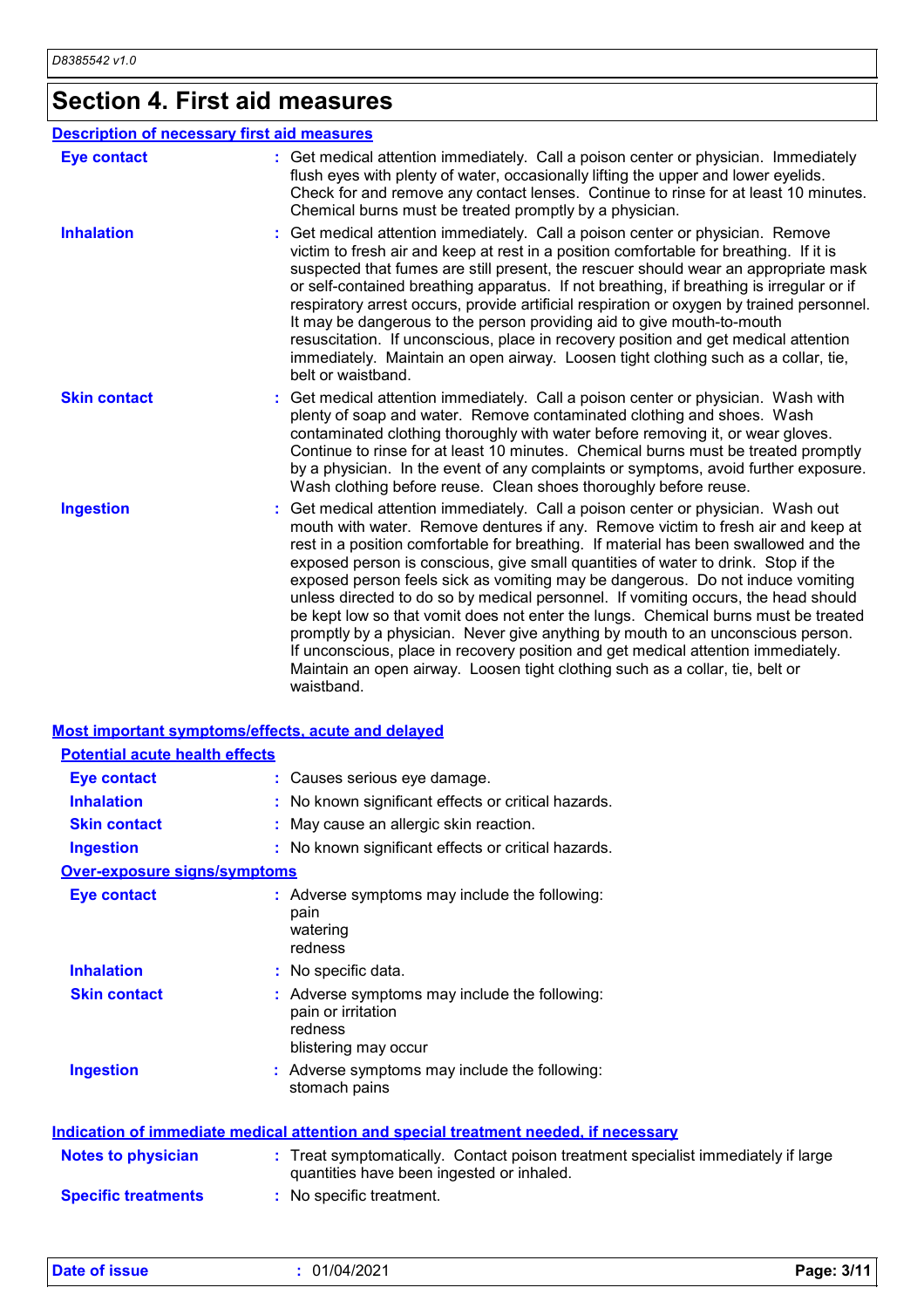## **Section 4. First aid measures**

| mask or self-contained breathing apparatus. It may be dangerous to the person<br>providing aid to give mouth-to-mouth resuscitation. Wash contaminated clothing<br>thoroughly with water before removing it, or wear gloves. | <b>Protection of first-aiders</b> | : No action shall be taken involving any personal risk or without suitable training. If it<br>is suspected that fumes are still present, the rescuer should wear an appropriate |
|------------------------------------------------------------------------------------------------------------------------------------------------------------------------------------------------------------------------------|-----------------------------------|---------------------------------------------------------------------------------------------------------------------------------------------------------------------------------|
|------------------------------------------------------------------------------------------------------------------------------------------------------------------------------------------------------------------------------|-----------------------------------|---------------------------------------------------------------------------------------------------------------------------------------------------------------------------------|

**See toxicological information (Section 11)**

### **Section 5. Fire-fighting measures**

| <b>Extinguishing media</b>                             |                                                                                                                                                                                                     |
|--------------------------------------------------------|-----------------------------------------------------------------------------------------------------------------------------------------------------------------------------------------------------|
| <b>Suitable extinguishing</b><br>media                 | : Use an extinguishing agent suitable for the surrounding fire.                                                                                                                                     |
| <b>Unsuitable extinguishing</b><br>media               | : None known.                                                                                                                                                                                       |
| <b>Specific hazards arising</b><br>from the chemical   | : No specific fire or explosion hazard.                                                                                                                                                             |
| <b>Hazardous thermal</b><br>decomposition products     | : No specific data.                                                                                                                                                                                 |
| <b>Special protective actions</b><br>for fire-fighters | : Promptly isolate the scene by removing all persons from the vicinity of the incident if<br>there is a fire. No action shall be taken involving any personal risk or without<br>suitable training. |
| <b>Special protective actions</b><br>for fire-fighters | : Fire-fighters should wear appropriate protective equipment and self-contained<br>breathing apparatus (SCBA) with a full face-piece operated in positive pressure<br>mode.                         |

### **Section 6. Accidental release measures**

|                                                       | <b>Personal precautions, protective equipment and emergency procedures</b>                                                                                                                                                                                                                                                                                                                                                                                                                                                                                                                                                                                                                                    |            |
|-------------------------------------------------------|---------------------------------------------------------------------------------------------------------------------------------------------------------------------------------------------------------------------------------------------------------------------------------------------------------------------------------------------------------------------------------------------------------------------------------------------------------------------------------------------------------------------------------------------------------------------------------------------------------------------------------------------------------------------------------------------------------------|------------|
| For non-emergency<br>personnel                        | : No action shall be taken involving any personal risk or without suitable training.<br>Evacuate surrounding areas. Keep unnecessary and unprotected personnel from<br>entering. Do not touch or walk through spilled material. Do not breathe vapor or<br>mist. Provide adequate ventilation. Wear appropriate respirator when ventilation is<br>inadequate. Put on appropriate personal protective equipment.                                                                                                                                                                                                                                                                                               |            |
|                                                       | For emergency responders : If specialized clothing is required to deal with the spillage, take note of any<br>information in Section 8 on suitable and unsuitable materials. See also the<br>information in "For non-emergency personnel".                                                                                                                                                                                                                                                                                                                                                                                                                                                                    |            |
| <b>Environmental precautions</b>                      | : Avoid dispersal of spilled material and runoff and contact with soil, waterways,<br>drains and sewers. Inform the relevant authorities if the product has caused<br>environmental pollution (sewers, waterways, soil or air).                                                                                                                                                                                                                                                                                                                                                                                                                                                                               |            |
| Methods and materials for containment and cleaning up |                                                                                                                                                                                                                                                                                                                                                                                                                                                                                                                                                                                                                                                                                                               |            |
| <b>Small spill</b>                                    | : Stop leak if without risk. Move containers from spill area. Dilute with water and mop<br>up if water-soluble. Alternatively, or if water-insoluble, absorb with an inert dry<br>material and place in an appropriate waste disposal container. Dispose of via a<br>licensed waste disposal contractor.                                                                                                                                                                                                                                                                                                                                                                                                      |            |
| <b>Large spill</b>                                    | Stop leak if without risk. Move containers from spill area. Approach release from<br>upwind. Prevent entry into sewers, water courses, basements or confined areas.<br>Wash spillages into an effluent treatment plant or proceed as follows. Contain and<br>collect spillage with non-combustible, absorbent material e.g. sand, earth,<br>vermiculite or diatomaceous earth and place in container for disposal according to<br>local regulations (see Section 13). Dispose of via a licensed waste disposal<br>contractor. Contaminated absorbent material may pose the same hazard as the<br>spilled product. Note: see Section 1 for emergency contact information and Section<br>13 for waste disposal. |            |
| <b>Date of issue</b>                                  | : 01/04/2021                                                                                                                                                                                                                                                                                                                                                                                                                                                                                                                                                                                                                                                                                                  | Page: 4/11 |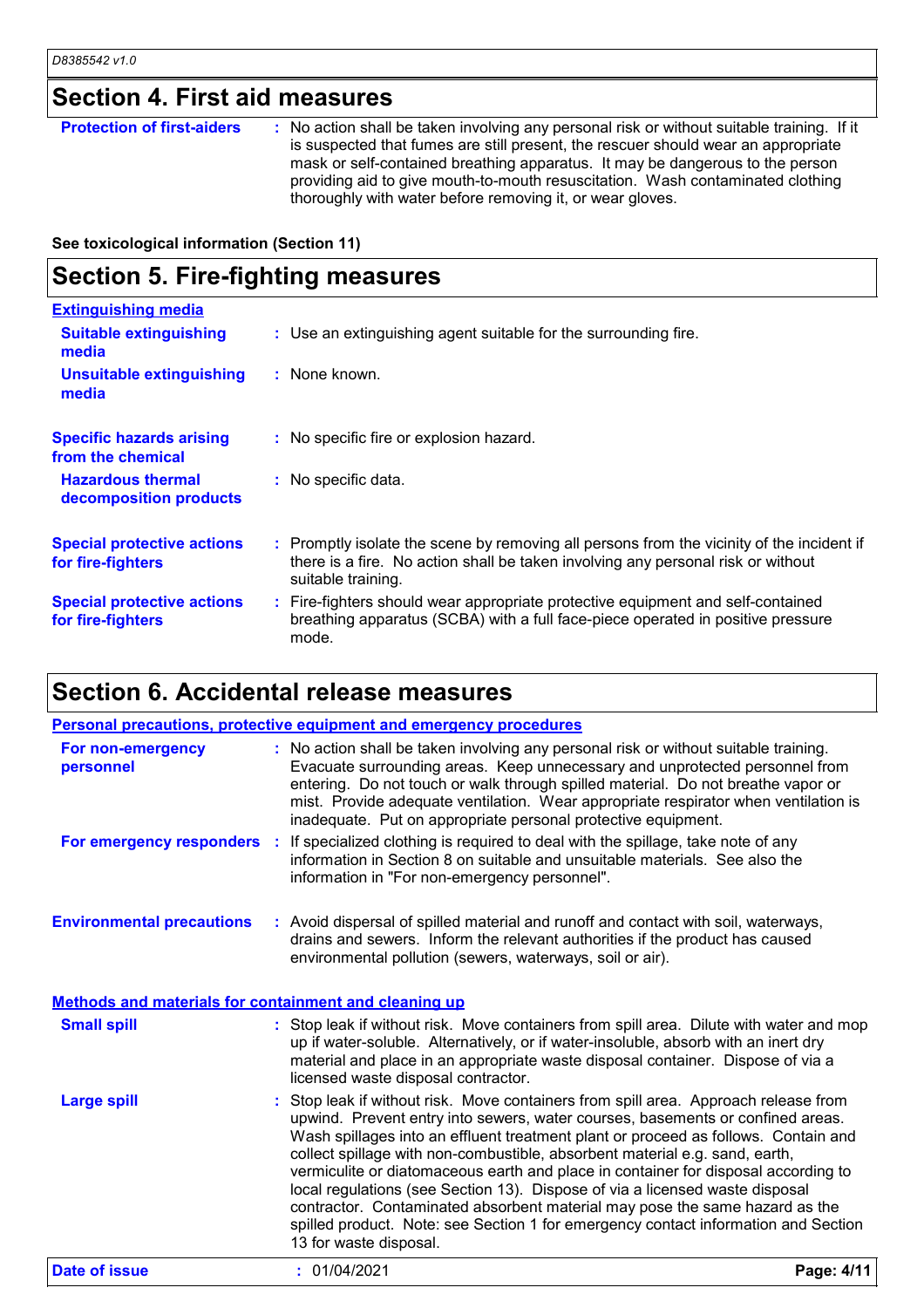### **Section 6. Accidental release measures**

**See Section 1 for emergency contact information.**

**See Section 8 for information on appropriate personal protective equipment.**

**See Section 13 for additional waste treatment information.**

### **Section 7. Handling and storage**

| <b>Precautions for safe handling</b>                                             |                                                                                                                                                                                                                                                                                                                                                                                                                                                                                                                                                                                                                                                                                             |
|----------------------------------------------------------------------------------|---------------------------------------------------------------------------------------------------------------------------------------------------------------------------------------------------------------------------------------------------------------------------------------------------------------------------------------------------------------------------------------------------------------------------------------------------------------------------------------------------------------------------------------------------------------------------------------------------------------------------------------------------------------------------------------------|
| <b>Protective measures</b>                                                       | : Put on appropriate personal protective equipment (see Section 8). Persons with a<br>history of skin sensitization problems should not be employed in any process in<br>which this product is used. Do not get in eyes or on skin or clothing. Do not breathe<br>vapor or mist. Do not ingest. If during normal use the material presents a<br>respiratory hazard, use only with adequate ventilation or wear appropriate respirator.<br>Keep in the original container or an approved alternative made from a compatible<br>material, kept tightly closed when not in use. Keep away from acids. Empty<br>containers retain product residue and can be hazardous. Do not reuse container. |
| <b>Advice on general</b><br>occupational hygiene                                 | : Eating, drinking and smoking should be prohibited in areas where this material is<br>handled, stored and processed. Workers should wash hands and face before<br>eating, drinking and smoking. Remove contaminated clothing and protective<br>equipment before entering eating areas. See also Section 8 for additional<br>information on hygiene measures.                                                                                                                                                                                                                                                                                                                               |
| <b>Conditions for safe storage,</b><br>including any<br><b>incompatibilities</b> | Store preferably between 5°C and 30°C. Store in original container protected from<br>direct sunlight in a dry, cool and well-ventilated area, away from incompatible<br>materials (see Section 10) and food and drink. Store locked up. Separate from<br>acids. Keep container tightly closed and sealed until ready for use. Containers that<br>have been opened must be carefully resealed and kept upright to prevent leakage.<br>Do not store in unlabeled containers. Use appropriate containment to avoid<br>environmental contamination. See Section 10 for incompatible materials before<br>handling or use.                                                                        |

### **Section 8. Exposure controls and personal protection**

#### **Control parameters**

**Australia**

#### **Occupational exposure limits**

| Ingredient name              | <b>Exposure limits</b>                       |
|------------------------------|----------------------------------------------|
| White mineral oil, petroleum | Safe Work Australia (Australia, 4/2018).     |
|                              | TWA: 5 mg/m <sup>3</sup> 8 hours. Form: mist |
| Slaked lime                  | Safe Work Australia (Australia, 4/2018).     |
|                              | TWA: 5 mg/m <sup>3</sup> 8 hours.            |

**New Zealand**

**Occupational exposure limits : No exposure standard allocated.**

| <b>Ingredient name</b>        | <b>Exposure limits</b>                                                                                                                            |
|-------------------------------|---------------------------------------------------------------------------------------------------------------------------------------------------|
| White mineral oil (petroleum) | NZ HSWA 2015 (New Zealand, 11/2017).<br>WES-TWA: 5 mg/m <sup>3</sup> 8 hours. Form: Mist<br>WES-STEL: 10 mg/m <sup>3</sup> 15 minutes. Form: Mist |
| calcium dihydroxide           | NZ HSWA 2015 (New Zealand, 11/2017).<br>WES-TWA: 5 mg/m <sup>3</sup> 8 hours.                                                                     |

#### **Appropriate engineering controls**

**:** If user operations generate dust, fumes, gas, vapor or mist, use process enclosures, local exhaust ventilation or other engineering controls to keep worker exposure to airborne contaminants below any recommended or statutory limits.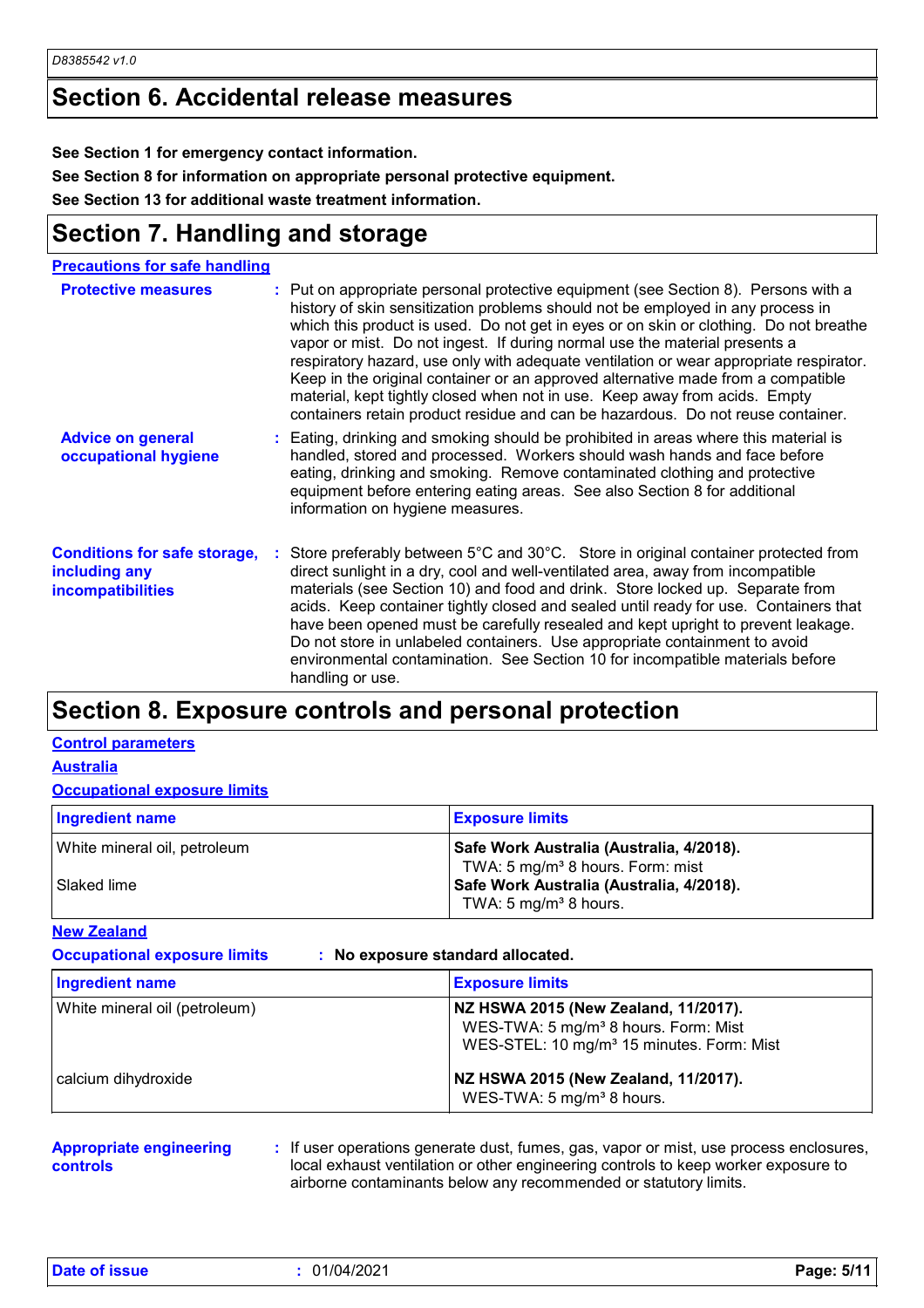### **Section 8. Exposure controls and personal protection**

| <b>Environmental exposure</b><br>controls | : Emissions from ventilation or work process equipment should be checked to ensure<br>they comply with the requirements of environmental protection legislation. In some<br>cases, fume scrubbers, filters or engineering modifications to the process<br>equipment will be necessary to reduce emissions to acceptable levels.                                                                                                                                             |
|-------------------------------------------|-----------------------------------------------------------------------------------------------------------------------------------------------------------------------------------------------------------------------------------------------------------------------------------------------------------------------------------------------------------------------------------------------------------------------------------------------------------------------------|
| <b>Individual protection measures</b>     |                                                                                                                                                                                                                                                                                                                                                                                                                                                                             |
| <b>Hygiene measures</b>                   | : Wash hands, forearms and face thoroughly after handling chemical products, before<br>eating, smoking and using the lavatory and at the end of the working period.<br>Appropriate techniques should be used to remove potentially contaminated clothing.<br>Contaminated work clothing should not be allowed out of the workplace. Wash<br>contaminated clothing before reusing. Ensure that eyewash stations and safety<br>showers are close to the workstation location. |
| <b>Eye/face protection</b>                | Safety eyewear complying with an approved standard should be used when a risk<br>assessment indicates this is necessary to avoid exposure to liquid splashes, mists,<br>gases or dusts. If contact is possible, the following protection should be worn,<br>unless the assessment indicates a higher degree of protection: chemical splash<br>goggles and/or face shield. If inhalation hazards exist, a full-face respirator may be<br>required instead.                   |
| <b>Skin protection</b>                    |                                                                                                                                                                                                                                                                                                                                                                                                                                                                             |
| <b>Hand protection</b>                    | : Considering the parameters specified by the glove manufacturer, check during use<br>that the gloves are still retaining their protective properties. It should be noted that<br>the time to breakthrough for any glove material may be different for different glove<br>manufacturers. In the case of mixtures, consisting of several substances, the<br>protection time of the gloves cannot be accurately estimated.                                                    |
| <b>Body protection</b>                    | : Personal protective equipment for the body should be selected based on the task<br>being performed and the risks involved and should be approved by a specialist<br>before handling this product.                                                                                                                                                                                                                                                                         |
| <b>Other skin protection</b>              | : Appropriate footwear and any additional skin protection measures should be<br>selected based on the task being performed and the risks involved and should be<br>approved by a specialist before handling this product.                                                                                                                                                                                                                                                   |
| <b>Respiratory protection</b>             | : Based on the hazard and potential for exposure, select a respirator that meets the<br>appropriate standard or certification. Respirators must be used according to a<br>respiratory protection program to ensure proper fitting, training, and other important<br>aspects of use.                                                                                                                                                                                         |

## **Section 9. Physical and chemical properties**

| <b>Appearance</b>                               |    |                                                                      |
|-------------------------------------------------|----|----------------------------------------------------------------------|
| <b>Physical state</b>                           |    | : Liquid. [Viscous liquid.]                                          |
| <b>Color</b>                                    |    | : White to off white                                                 |
| <b>Odor</b>                                     |    | : Not available.                                                     |
| <b>Odor threshold</b>                           |    | : Not available.                                                     |
| pH                                              |    | 12.1 to $12.5(30^{\circ}C \pm 0.5^{\circ}C)$                         |
| <b>Melting point</b>                            |    | $:$ Not available.                                                   |
| <b>Boiling point</b>                            |    | : Not available.                                                     |
| <b>Flash point</b>                              |    | : Not available.                                                     |
| <b>Evaporation rate</b>                         |    | : Not available.                                                     |
| <b>Flammability (solid, gas)</b>                |    | : Not available.                                                     |
| Lower and upper explosive<br>(flammable) limits |    | $:$ Not available.                                                   |
| <b>Vapor pressure</b>                           |    | $:$ Not available.                                                   |
| <b>Vapor density</b>                            |    | : Not available.                                                     |
| <b>Relative density</b>                         | ÷. | Not available.                                                       |
| <b>Solubility</b>                               |    | Easily soluble in the following materials: cold water and hot water. |

**Date of issue :** 01/04/2021 **Page: 6/11**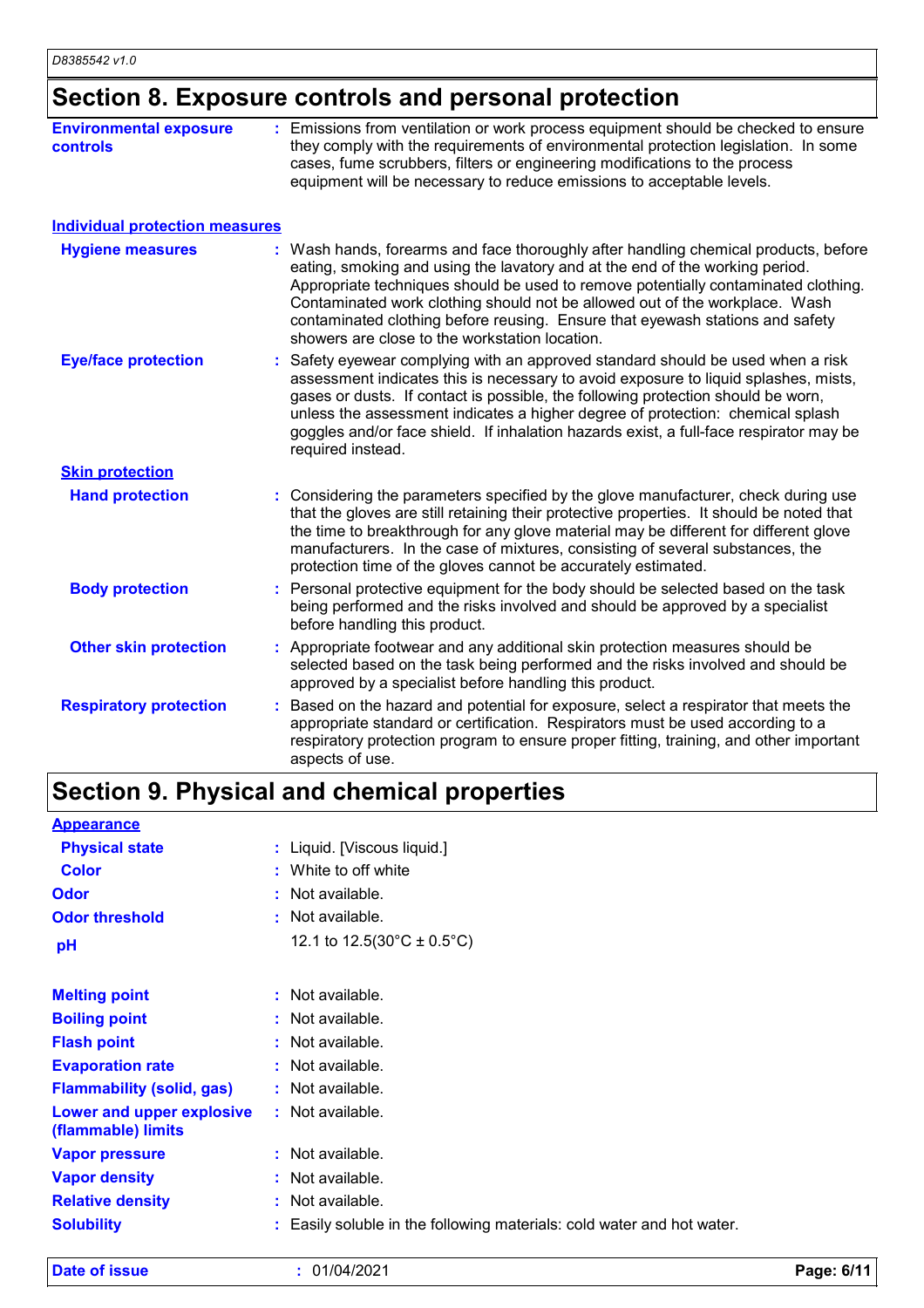### **Section 9. Physical and chemical properties**

| : Not available. |
|------------------|
| : Not available. |
| : Not available. |
| : Not available. |
| : Not available. |
| : Not available. |
|                  |

**Aerosol product**

### **Section 10. Stability and reactivity**

| <b>Reactivity</b>                            | : No specific test data related to reactivity available for this product or its ingredients.              |
|----------------------------------------------|-----------------------------------------------------------------------------------------------------------|
| <b>Chemical stability</b>                    | : The product is stable.                                                                                  |
| <b>Possibility of hazardous</b><br>reactions | : Under normal conditions of storage and use, hazardous reactions will not occur.                         |
| <b>Conditions to avoid</b>                   | : No specific data.                                                                                       |
| <b>Incompatible materials</b>                | : Reactive or incompatible with the following materials:<br>acids                                         |
| <b>Hazardous decomposition</b><br>products   | : Under normal conditions of storage and use, hazardous decomposition products<br>should not be produced. |

### **Section 11. Toxicological information**

### **Information on toxicological effects**

#### **Acute toxicity**

| <b>Product/ingredient name</b>                          | <b>Besult</b> | <b>Species</b> | <b>Dose</b>               | <b>Exposure</b> |
|---------------------------------------------------------|---------------|----------------|---------------------------|-----------------|
| White mineral oil, petroleum   LD50 Oral<br>Slaked lime | LD50 Oral     | Rat<br>Rat     | >5000 mg/kg<br>7340 mg/kg |                 |

**Conclusion/Summary :** Based on available data, the classification criteria are not met.

#### **Irritation/Corrosion**

| <b>Product/ingredient name</b> | Result                                         | <b>Species</b>  | <b>Score</b> | <b>Exposure</b>                                                                          | <b>Observation</b> |
|--------------------------------|------------------------------------------------|-----------------|--------------|------------------------------------------------------------------------------------------|--------------------|
| Slaked lime<br>Talc            | Eyes - Severe irritant<br>Skin - Mild irritant | Rabbit<br>Human |              | 10 milligrams  -<br> 72 hours 300  -<br><i><b>IMicrograms</b></i><br><b>Intermittent</b> |                    |

**Conclusion/Summary**

**Skin :** Based on available data, the classification criteria are not met.

- **Eyes :** Based on Calculation Method: Causes serious eye damage.
- **Respiratory :** Based on available data, the classification criteria are not met.

**Sensitization**

Not available.

| <b>Conclusion/Summary</b> |                                                                     |
|---------------------------|---------------------------------------------------------------------|
| <b>Skin</b>               | : Based on Calculation Method: Skin sensitizer                      |
| <b>Respiratory</b>        | : Based on available data, the classification criteria are not met. |
| <b>Mutagenicity</b>       |                                                                     |
| Not available.            |                                                                     |

**Date of issue :** 01/04/2021 **Page: 7/11**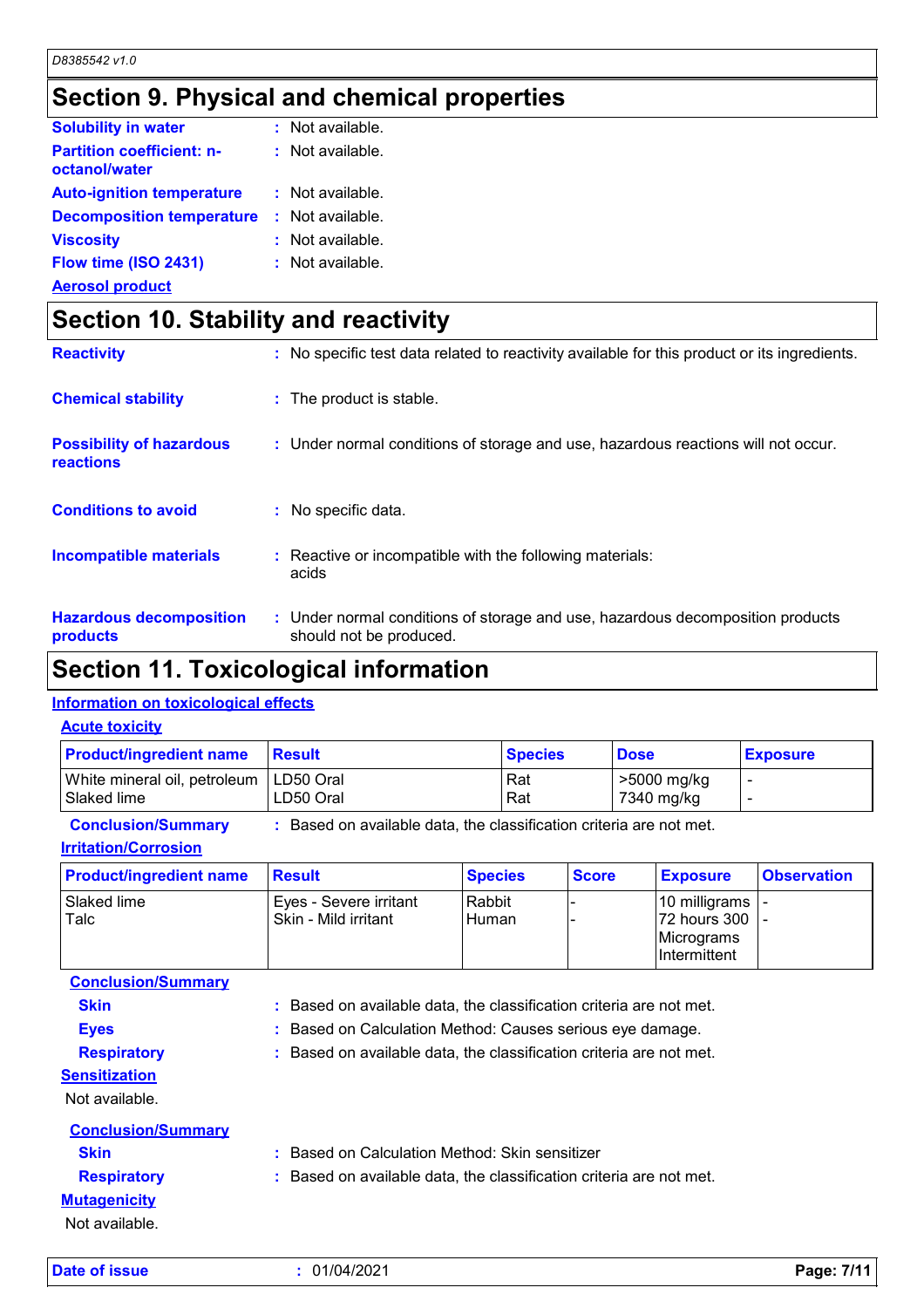### **Section 11. Toxicological information**

| <b>Conclusion/Summary</b>    | : Based on available data, the classification criteria are not met. |
|------------------------------|---------------------------------------------------------------------|
| <b>Carcinogenicity</b>       |                                                                     |
| Not available.               |                                                                     |
| <b>Conclusion/Summary</b>    | : Based on available data, the classification criteria are not met. |
| <b>Reproductive toxicity</b> |                                                                     |
| Not available.               |                                                                     |
| <b>Conclusion/Summary</b>    | : Based on available data, the classification criteria are not met. |
| <b>Teratogenicity</b>        |                                                                     |
| Not available.               |                                                                     |
| <b>Conclusion/Summary</b>    | : Based on available data, the classification criteria are not met. |

### **Specific target organ toxicity (single exposure)**

| <b>Name</b>             | <b>Category</b> | <b>Route of</b><br><b>exposure</b> | <b>Target organs</b>            |
|-------------------------|-----------------|------------------------------------|---------------------------------|
| Potassium Thioglycolate | Category 3      |                                    | Respiratory tract<br>irritation |
| Slaked lime             | Category 3      |                                    | Respiratory tract<br>irritation |

#### **Specific target organ toxicity (repeated exposure)**

| <b>Name</b>             | <b>Category</b> | <b>Route of</b><br><b>exposure</b> | <b>Target organs</b> |
|-------------------------|-----------------|------------------------------------|----------------------|
| Potassium Thioglycolate | Category 2      | . .                                |                      |

#### **Aspiration hazard**

Not available.

#### **Information on the likely :** Not available.

**routes of exposure**

### **Potential acute health effects**

| Eye contact         | : Causes serious eye damage.                        |
|---------------------|-----------------------------------------------------|
| <b>Inhalation</b>   | : No known significant effects or critical hazards. |
| <b>Skin contact</b> | : May cause an allergic skin reaction.              |
| <b>Ingestion</b>    | : No known significant effects or critical hazards. |

#### **Symptoms related to the physical, chemical and toxicological characteristics**

| <b>Eye contact</b>                           | : Adverse symptoms may include the following:<br>pain<br>watering<br>redness                           |  |
|----------------------------------------------|--------------------------------------------------------------------------------------------------------|--|
| <b>Inhalation</b>                            | : No specific data.                                                                                    |  |
| <b>Skin contact</b>                          | : Adverse symptoms may include the following:<br>pain or irritation<br>redness<br>blistering may occur |  |
| <b>Ingestion</b>                             | : Adverse symptoms may include the following:<br>stomach pains                                         |  |
|                                              | Delayed and immediate effects and also chronic effects from short and long term exposure               |  |
| <b>Short term exposure</b>                   |                                                                                                        |  |
| <b>Potential immediate</b><br><b>effects</b> | $:$ Not available.                                                                                     |  |
|                                              |                                                                                                        |  |

**Date of issue :** 01/04/2021 **Page: 8/11**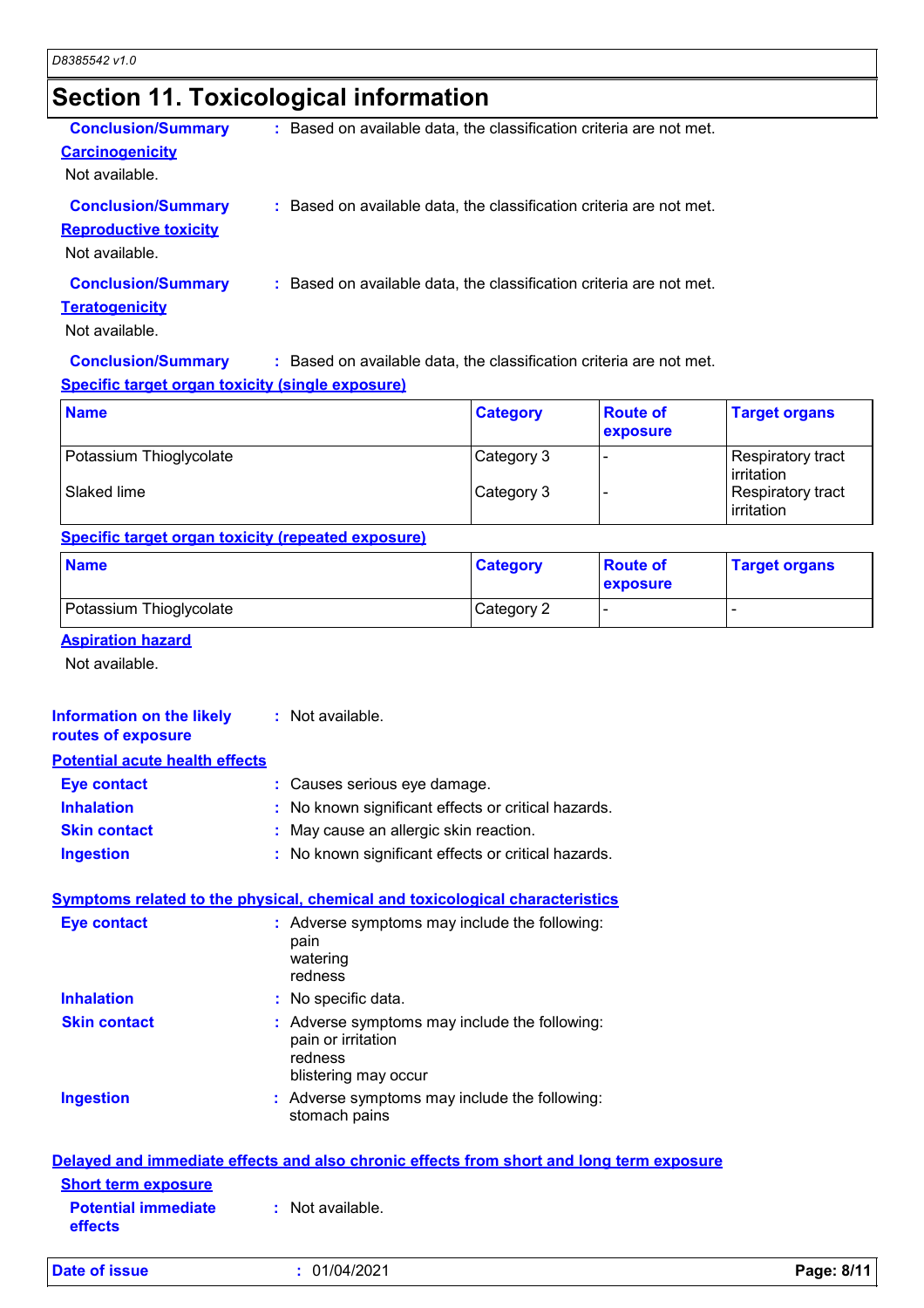### **Section 11. Toxicological information**

| <b>Potential delayed effects</b>                  | ÷. | Not available.                                                                                           |
|---------------------------------------------------|----|----------------------------------------------------------------------------------------------------------|
| <b>Long term exposure</b>                         |    |                                                                                                          |
| <b>Potential immediate</b><br><b>effects</b>      |    | $:$ Not available.                                                                                       |
| <b>Potential delayed effects : Not available.</b> |    |                                                                                                          |
| <b>Potential chronic health effects</b>           |    |                                                                                                          |
| Not available.                                    |    |                                                                                                          |
| <b>Conclusion/Summary</b>                         |    | : Based on available data, the classification criteria are not met.                                      |
| <b>General</b>                                    |    | : Once sensitized, a severe allergic reaction may occur when subsequently exposed<br>to very low levels. |
| <b>Carcinogenicity</b>                            |    | : No known significant effects or critical hazards.                                                      |
| <b>Mutagenicity</b>                               |    | : No known significant effects or critical hazards.                                                      |
| <b>Teratogenicity</b>                             |    | : No known significant effects or critical hazards.                                                      |
| <b>Developmental effects</b>                      |    | : No known significant effects or critical hazards.                                                      |
| <b>Fertility effects</b>                          |    | : No known significant effects or critical hazards.                                                      |
|                                                   |    |                                                                                                          |

#### **Numerical measures of toxicity**

**Acute toxicity estimates**

Not available.

### **Section 12. Ecological information**

#### **Toxicity**

| <b>Product/ingredient name</b> | <b>Result</b>                       | <b>Species</b>                            | <b>Exposure</b> |
|--------------------------------|-------------------------------------|-------------------------------------------|-----------------|
| Slaked lime                    | Acute LC50 33884.4 µg/l Fresh water | Fish - Clarias gariepinus -<br>Fingerling | 96 hours        |

#### **Persistence and degradability**

| <b>Product/ingredient name</b>  | <b>Aquatic half-life</b> | <b>Photolysis</b> | Biodegradability |
|---------------------------------|--------------------------|-------------------|------------------|
| White mineral oil, petroleum  - |                          |                   | Readily          |

#### **Bioaccumulative potential**

| <b>Product/ingredient name</b>   | <b>LogP</b> <sub>ow</sub> | <b>BCF</b> | <b>Potential</b> |
|----------------------------------|---------------------------|------------|------------------|
| White mineral oil, petroleum  >6 |                           |            | high             |

### **Mobility in soil**

**Soil/water partition coefficient (KOC) :** Not available.

**Other adverse effects** : No known significant effects or critical hazards.

Release of large quantities into water may cause a pH-change resulting in danger for aquatic life.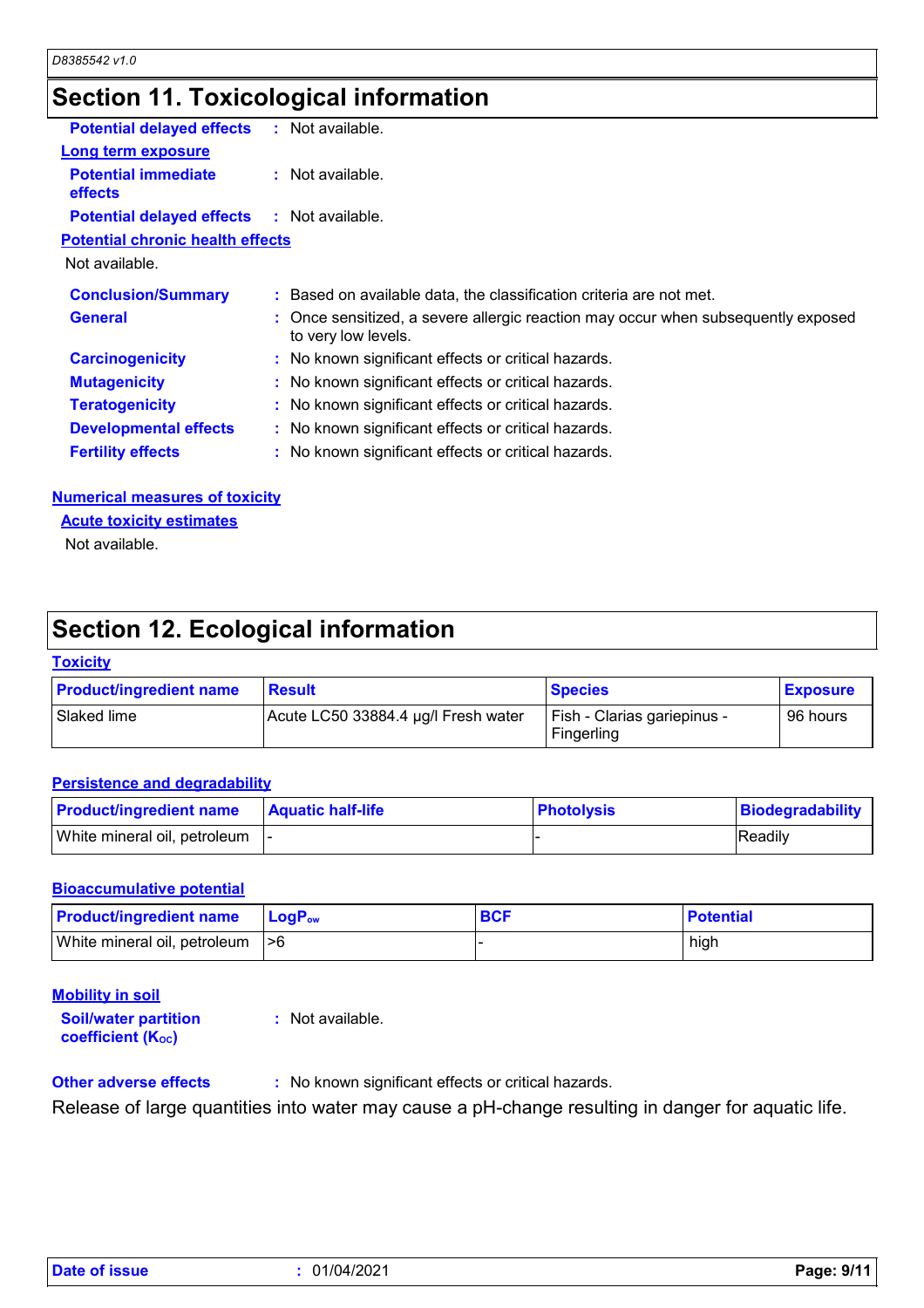### **Section 13. Disposal considerations**

#### The generation of waste should be avoided or minimized wherever possible. Disposal of this product, solutions and any by-products should at all times comply with the requirements of environmental protection and waste disposal legislation and any regional local authority requirements. Dispose of surplus and nonrecyclable products via a licensed waste disposal contractor. Waste should not be disposed of untreated to the sewer unless fully compliant with the requirements of all authorities with jurisdiction. Waste packaging should be recycled. Incineration or landfill should only be considered when recycling is not feasible. This material and its container must be disposed of in a safe way. Care should be taken when handling emptied containers that have not been cleaned or rinsed out. Empty containers or liners may retain some product residues. Avoid dispersal of spilled material and runoff and contact with soil, waterways, drains and sewers. **Disposal methods :**

### **Section 14. Transport information**

|                                      | <b>ADG</b>               | <b>ADR/RID</b>           | <b>IMDG</b>              | <b>IATA</b>              |
|--------------------------------------|--------------------------|--------------------------|--------------------------|--------------------------|
| <b>UN number</b>                     | Not regulated.           | Not regulated.           | Not regulated.           | Not regulated.           |
| <b>UN proper</b><br>shipping name    |                          |                          |                          | $\overline{\phantom{0}}$ |
| <b>Transport hazard</b><br>class(es) | $\overline{\phantom{a}}$ | -                        |                          | $\overline{\phantom{0}}$ |
| <b>Packing group</b>                 | $\overline{\phantom{a}}$ | $\overline{\phantom{0}}$ | $\overline{\phantom{0}}$ |                          |
| <b>Environmental</b><br>hazards      | No.                      | No.                      | No.                      | No.                      |

**Special precautions for user** : Transport within user's premises: always transport in closed containers that are upright and secure. Ensure that persons transporting the product know what to do in the event of an accident or spillage.

**Transport in bulk according :** Not available. **to IMO instruments**

### **Section 15. Regulatory information**

**Standard for the Uniform Scheduling of Medicines and Poisons**

Not scheduled

**Model Work Health and Safety Regulations - Scheduled Substances**

No listed substance

| <b>Australia inventory (AICS)</b>                           | : All components are listed or exempted. |
|-------------------------------------------------------------|------------------------------------------|
| <b>New Zealand Inventory of</b><br><b>Chemicals (NZIoC)</b> | : All components are listed or exempted. |
| <b>HSNO Group Standard</b>                                  | : Cosmetic Products                      |
| <b>HSNO Approval Number</b>                                 | : HSR002552                              |
| <b>Approved Handler</b><br><b>Requirement</b>               | : No.                                    |
| <b>Tracking Requirement</b>                                 | : No.                                    |